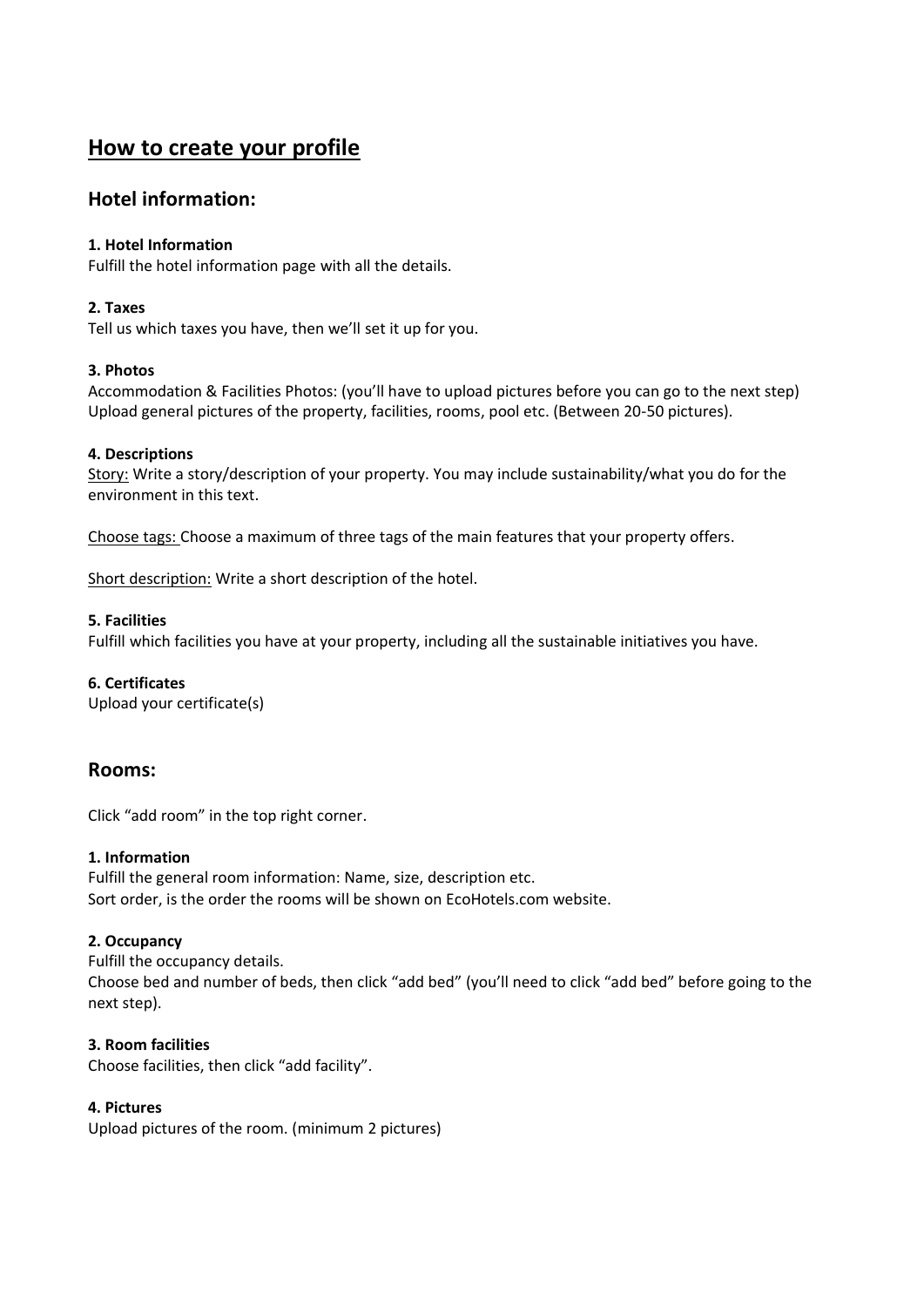**5. Confirmation** 

Click "confirm"

# **Sell Additional Items:**

This section is for selling extras such as access to fitness center, breakfast, spa access etc.

Click "add new" in the top right corner.

# **1. Information**

Fulfill the information.

Example:

Name: Breakfast Description: Breakfast for adults -18 years old and above Order: 1 (if it's the first extra you are adding) Price: 20 EUR Daily limit: Type: Choose if it's a daily or one-time type of extra. In this case it's breakfast, so you'll choose daily, as the client needs to pay 20 EUR, per day for the breakfast. **2. Confirmation**  Click "confirm"

# **Rate Plans**

Click "add rate plan" in the top right corner.

#### **1. Choose Rate Type**

Fulfill the general rate plan information.

Meal plan, which kind of rate plan is it (flexible, non-refundable etc.), cancellation policy, late cancellation condition and no-show condition.

Short description example: Flexible Rate - Room only

#### **2. Settings**

In this section, you'll have to select which period the given rate plan should be active. You can also create special offer rate plans, where you can adjust: Early booker rate plan, Last minute rate plan etc.

#### **3. Rooms**

Select which room types should be attached to the rate plan.

#### **4. Rate Add-Ons**

Select which items/services that are included in the rate plan.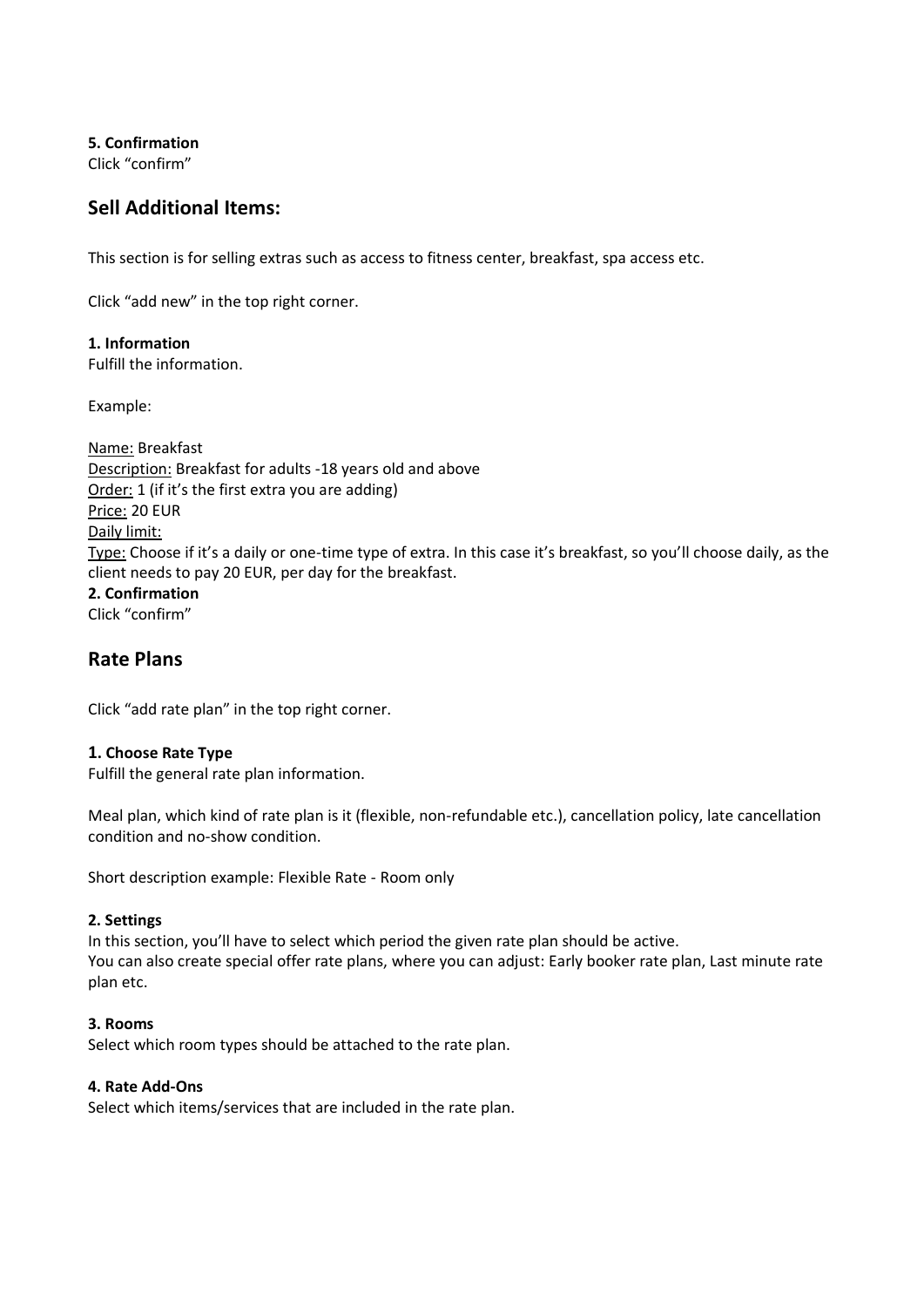Click "Create rate plan".

Now the profile creation is complete. You are now ready to contact your respective channel manager and make the connection.

# **If you do not have connection to any of our channel managers, but wish to be a part of EcoHotels.com**

# **Rates/Availability**

If you wish to become a part of EcoHotel.com, but do not have connection to any of our channel managers or simply do not have a channel manager, there is still hope!

Through our extranet you can manage rates/availability manually.

In the section called "Rates/Availability you can choose "Load Rates & Availability".

#### Step 1:

In the top left corner you can choose which time of period you would like to upload prices from/until.

#### Step 2:

Click on the arrows in front of the room name.

Enter the prices for the room, and enter the availability for the room. If there are 15 rooms of this room type, write 15 in the availability field.

You'll then continue to do this with all the different room types until everything is fulfilled.

Step 3:

Click "Save" in the bottom right corner.

Step 4:

Continue doing this with other dates, for example if you have a high and low season where there is a price difference.

#### **Overview/Calendar**

When the prices have been uploaded you can enter the section called "Overview/Calendar".

Here you can manage open/close the rooms. So, when a room is booked you can change the availability and if the room is sold out at a given date, you can change the availability to 0, and then the room will turn orange (sold out). If you want to close the room for bookings, just click on it and it will turn red (closed for bookings). Click on it again and it will turn green (open for sale).

Green: Open Orange: All sold Red: Closed

#### **Open/Close**

If you wish to close/open for sale again for a longer period of time, here is the place to manage such things.

Step 1: